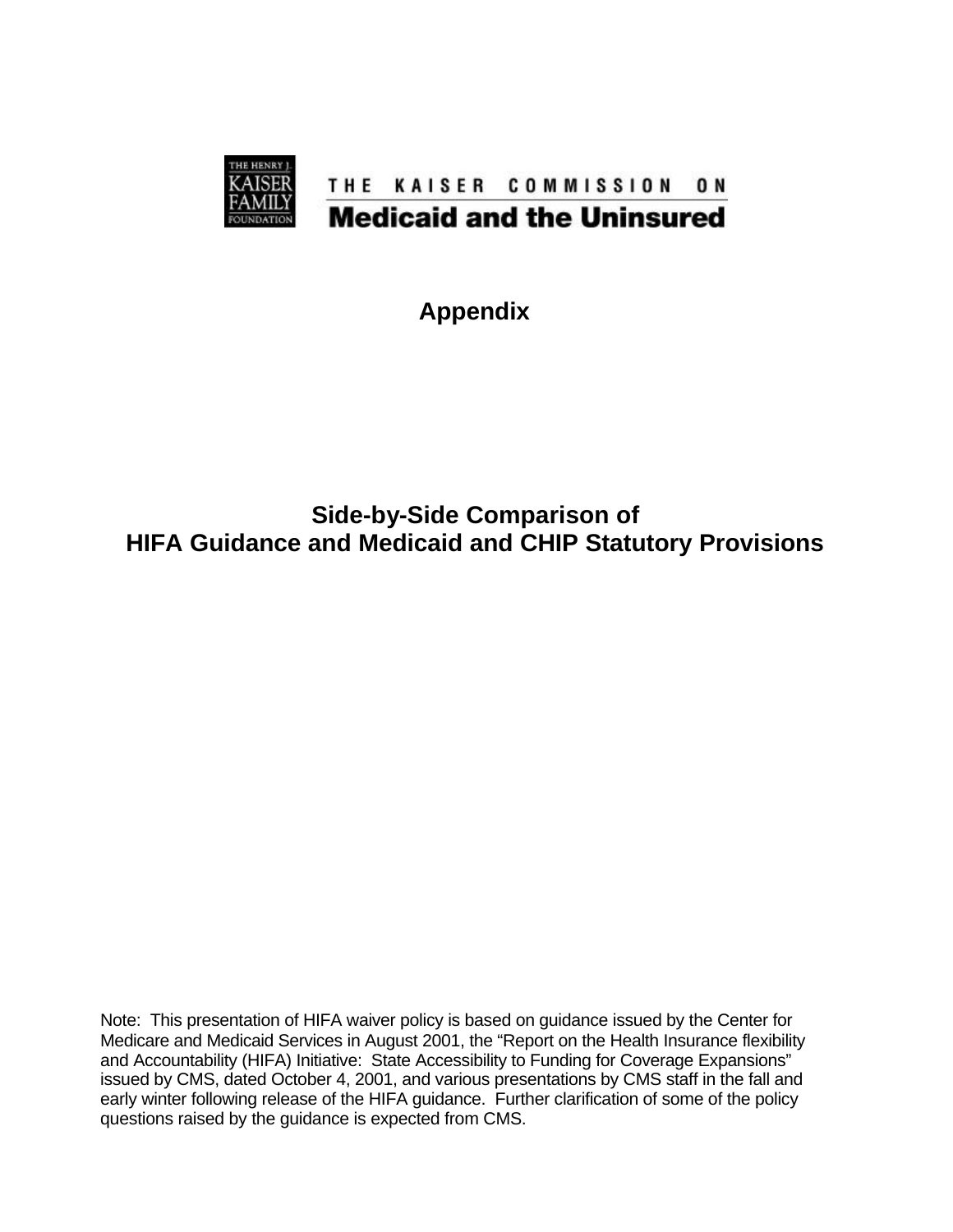# **Appendix**<br>Table of Contents

| <b>Benefits</b> |
|-----------------|
| <b>Benefits</b> |
|                 |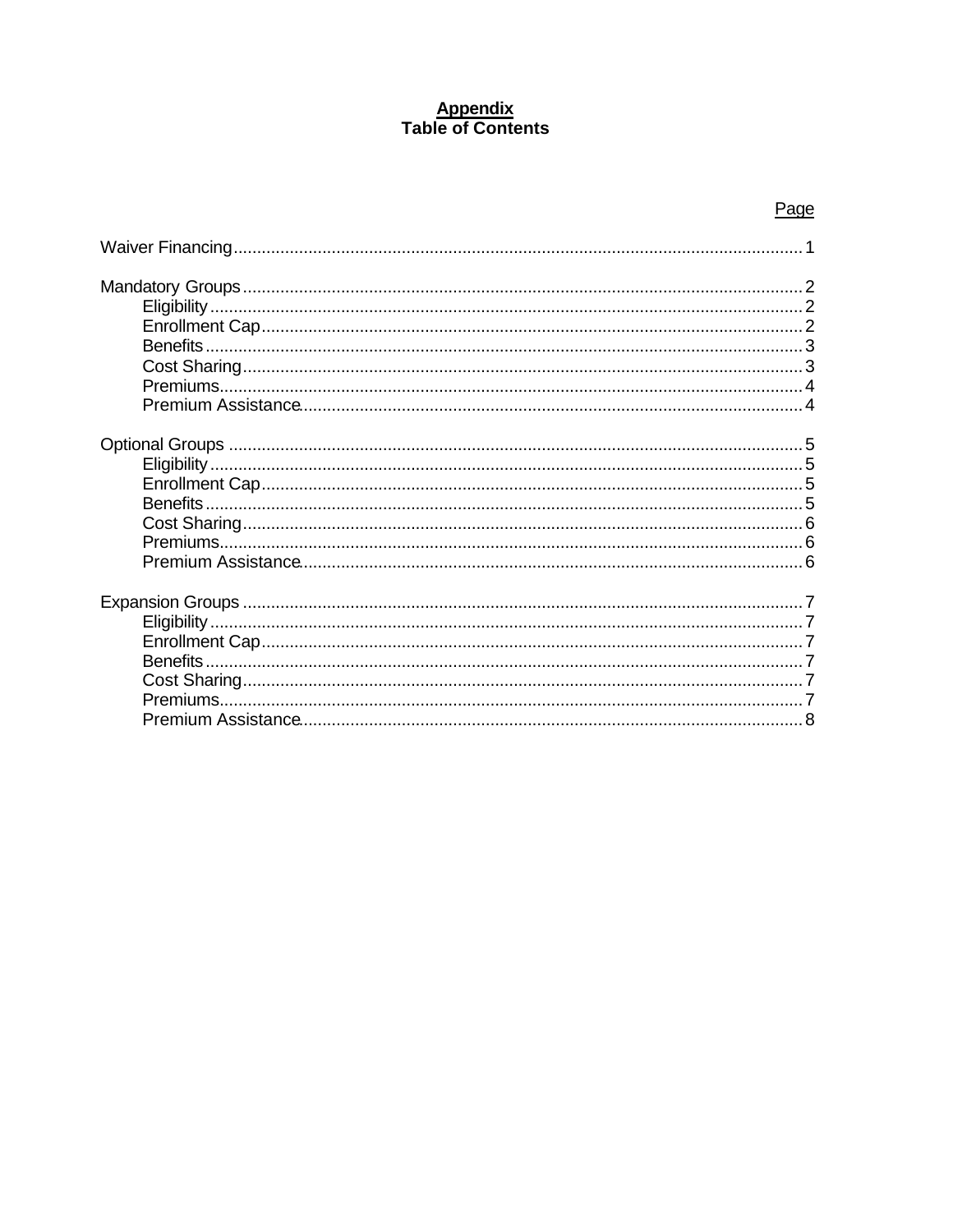## **Waiver Financing**

|                  | <b>Medicaid Statute</b>                                                                                                                                                                                                                                                                               | <b>CHIP Statute</b>                                                                                                                                                                                                                                                                                                                       | <b>HIFA Waiver Guidelines</b>                                                                                                                                                                                                                                                                                                                                                                                                           |
|------------------|-------------------------------------------------------------------------------------------------------------------------------------------------------------------------------------------------------------------------------------------------------------------------------------------------------|-------------------------------------------------------------------------------------------------------------------------------------------------------------------------------------------------------------------------------------------------------------------------------------------------------------------------------------------|-----------------------------------------------------------------------------------------------------------------------------------------------------------------------------------------------------------------------------------------------------------------------------------------------------------------------------------------------------------------------------------------------------------------------------------------|
| <b>Financing</b> | States and the federal government jointly<br>finance Medicaid. The federal government<br>matches state spending on an open-ended<br>basis, and payments are made for all<br>individuals meeting eligibility requirements,<br>including all individuals covered under<br>optional coverage categories. | States and federal government jointly<br>finance CHIP; the federal matching rate is<br>higher for CHIP than for Medicaid.<br>Federal CHIP funds are capped and<br>allotted to states based on a formula.<br>States that use CHIP to expand Medicaid<br>can receive federal Medicaid matching<br>funds for the expansion if they spend all | States and the federal government will<br>jointly finance waivers. Waivers must be<br>budget neutral with respect to the federal<br>funds that would have been spent under<br>the state's program without a waiver.<br>Federal financial payments are capped on<br>a per person basis over the life of the<br>demonstration.                                                                                                            |
|                  |                                                                                                                                                                                                                                                                                                       | their CHIP funds.                                                                                                                                                                                                                                                                                                                         | The federal financial ceiling is calculated<br>based on (1) a base year per capita<br>spending estimate for each mandatory and<br>optional group included in the waiver and<br>(2) a growth rate (either the Medical<br>Consumer Price Index or a state-specified<br>Medicaid growth rate); the product of these<br>factors is multiplied by the number of<br>mandatory and optional individuals actually<br>enrolled under the waiver. |
|                  |                                                                                                                                                                                                                                                                                                       |                                                                                                                                                                                                                                                                                                                                           | Costs of coverage for expansion<br>populations are not included in the<br>calculation of the federal cap. The federal<br>per person payment amount is not adjusted<br>over the course of the waiver if costs rise<br>above projections.                                                                                                                                                                                                 |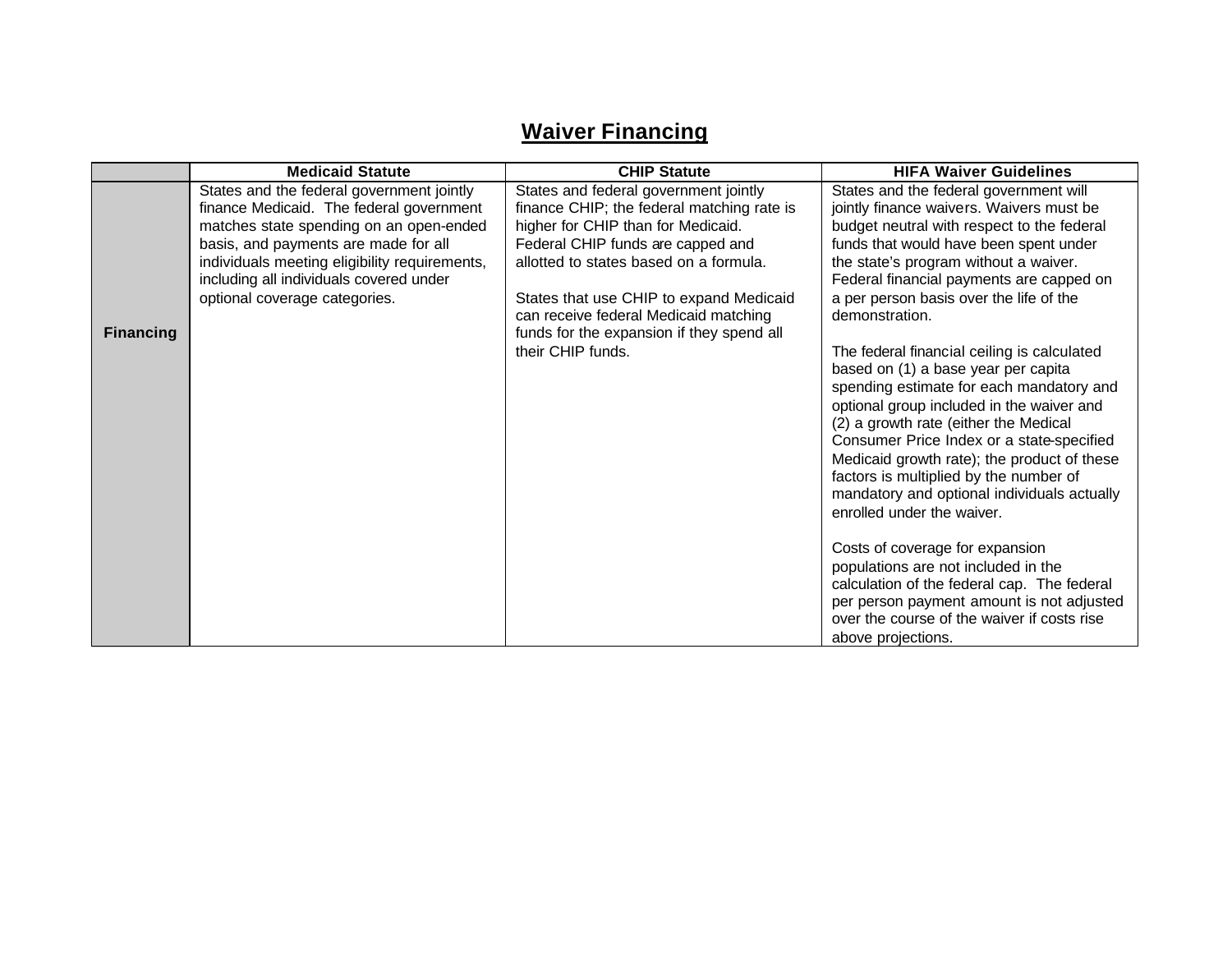## **Mandatory Groups**

|                          | <b>Medicaid Statute</b>                                                                                                                                                                                                                                                                                                                                                    | <b>CHIP Statute</b>                                                                                                                                                                                                                                                                                                                                                                                                                                                                                                                                                                                                              | <b>HIFA Waiver Guidelines</b>                                                      |
|--------------------------|----------------------------------------------------------------------------------------------------------------------------------------------------------------------------------------------------------------------------------------------------------------------------------------------------------------------------------------------------------------------------|----------------------------------------------------------------------------------------------------------------------------------------------------------------------------------------------------------------------------------------------------------------------------------------------------------------------------------------------------------------------------------------------------------------------------------------------------------------------------------------------------------------------------------------------------------------------------------------------------------------------------------|------------------------------------------------------------------------------------|
| <b>Eligibility</b>       | As a condition of participating in Medicaid,<br>states must cover:<br>SSI-linked blind, disabled, and elderly<br>Pregnant women & children age 0-5<br>$\bullet$<br>up to 133% FPL<br>Children age 6 up to age 18 up to<br>$\bullet$<br>100% FPL<br>Families with children with incomes<br>and resources below July 1996 cash<br>assistance levels (on average, 41%<br>FPL) | There are no "mandatory" or "optional"<br>groups in CHIP. States may cover<br>"targeted low-income children," generally<br>defined as children whose family income<br>exceeds the Medicaid applicable income<br>level, but not by more than 50 percent; or<br>200 percent of the poverty line, whichever<br>is higher. States may not cover children<br>who:<br>Are eligible for Medicaid;<br>$\bullet$<br>Have health insurance coverage;<br>Reside in a public institution;<br>Is a member of a family eligible for<br>coverage under a State health plan<br>(for public employees)<br>States must cover lower income children | States must cover all mandatory<br>populations as specified under Medicaid<br>law. |
| <b>Enrollment</b><br>Cap | States must serve all individuals who apply<br>and meet eligibility rules.                                                                                                                                                                                                                                                                                                 | before covering higher income children.<br>For children in a CHIP-funded Medicaid<br>expansion, a state must enroll all eligible<br>children who apply even after it depletes<br>its CHIP allotment. (States can claim<br>regular Medicaid matching funds if it<br>spends its full CHIP allotment.)<br>For children in a separate program, states<br>may impose enrollment caps and waiting<br>lists.                                                                                                                                                                                                                            | Medicaid statutory rules continue to apply.                                        |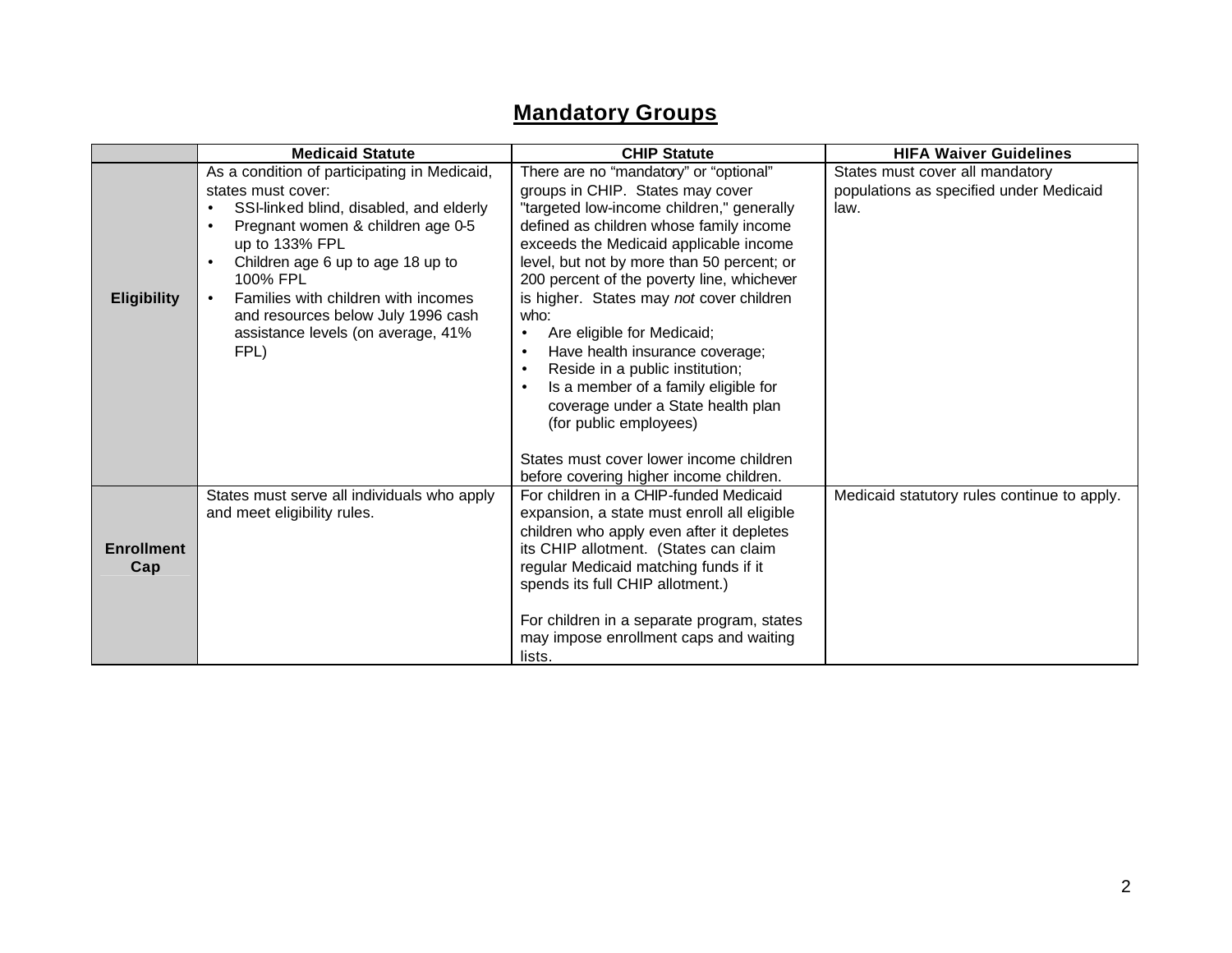## **Mandatory Groups (continued)**

| <b>Benefits</b> | States must provide all "mandatory<br>benefits" and may cover as many<br>"optional" benefits as they choose.<br>Children must be provided all screening<br>and medically necessary services under<br>the "EPSDT" mandatory benefit.<br>Services include preventive, acute, long-<br>term, and custodial care.<br>Benefits must be comparable for most<br>groups. Limits can be applied as long as<br>benefits are sufficient with respect to<br>amount, duration, and scope to reasonably<br>achieve their purpose. | For children in a Medicaid expansion,<br>Medicaid rules apply.<br>For children in a separate program, states<br>must provide, at a minimum, one of five<br>benefit packages:<br>Benefit package for HMO plan with<br>largest commercial, non-Medicaid<br>enrollment in state;<br>Standard BC/BS PPO option offered<br>under FEHBP;<br>Health plan available to state<br>$\bullet$<br>employees;<br>Benefit package actuarially equivalent<br>to one of the above;<br>Secretary-approved coverage (should<br>include inpatient & outpatient hospital,<br>physician, lab & x-ray, and well-child<br>care). | States are required to continue to provide<br>the benefit package specified in their<br>Medicaid state plan as of the date of the<br>HIFA application. |
|-----------------|---------------------------------------------------------------------------------------------------------------------------------------------------------------------------------------------------------------------------------------------------------------------------------------------------------------------------------------------------------------------------------------------------------------------------------------------------------------------------------------------------------------------|----------------------------------------------------------------------------------------------------------------------------------------------------------------------------------------------------------------------------------------------------------------------------------------------------------------------------------------------------------------------------------------------------------------------------------------------------------------------------------------------------------------------------------------------------------------------------------------------------------|--------------------------------------------------------------------------------------------------------------------------------------------------------|
| Cost<br>sharing | Cost sharing is limited to nominal amounts:<br>\$2 deductible per month, copayment of<br>\$.50-3.00, or coinsurance of 5% of state's<br>payment rate. No cost sharing allowed for<br>children and pregnant women or for<br>emergency and family planning services.                                                                                                                                                                                                                                                  | For children in a Medicaid expansion,<br>Medicaid rules apply.<br>In a separate program, children with<br>incomes below 150% of poverty cannot be<br>charged more than nominal amounts.<br>Total annual cost sharing (including<br>premiums, co-payments, etc.) for all CHIP<br>children in a family may not exceed 5% of<br>family income.                                                                                                                                                                                                                                                              | Medicaid statutory rules continue to apply.                                                                                                            |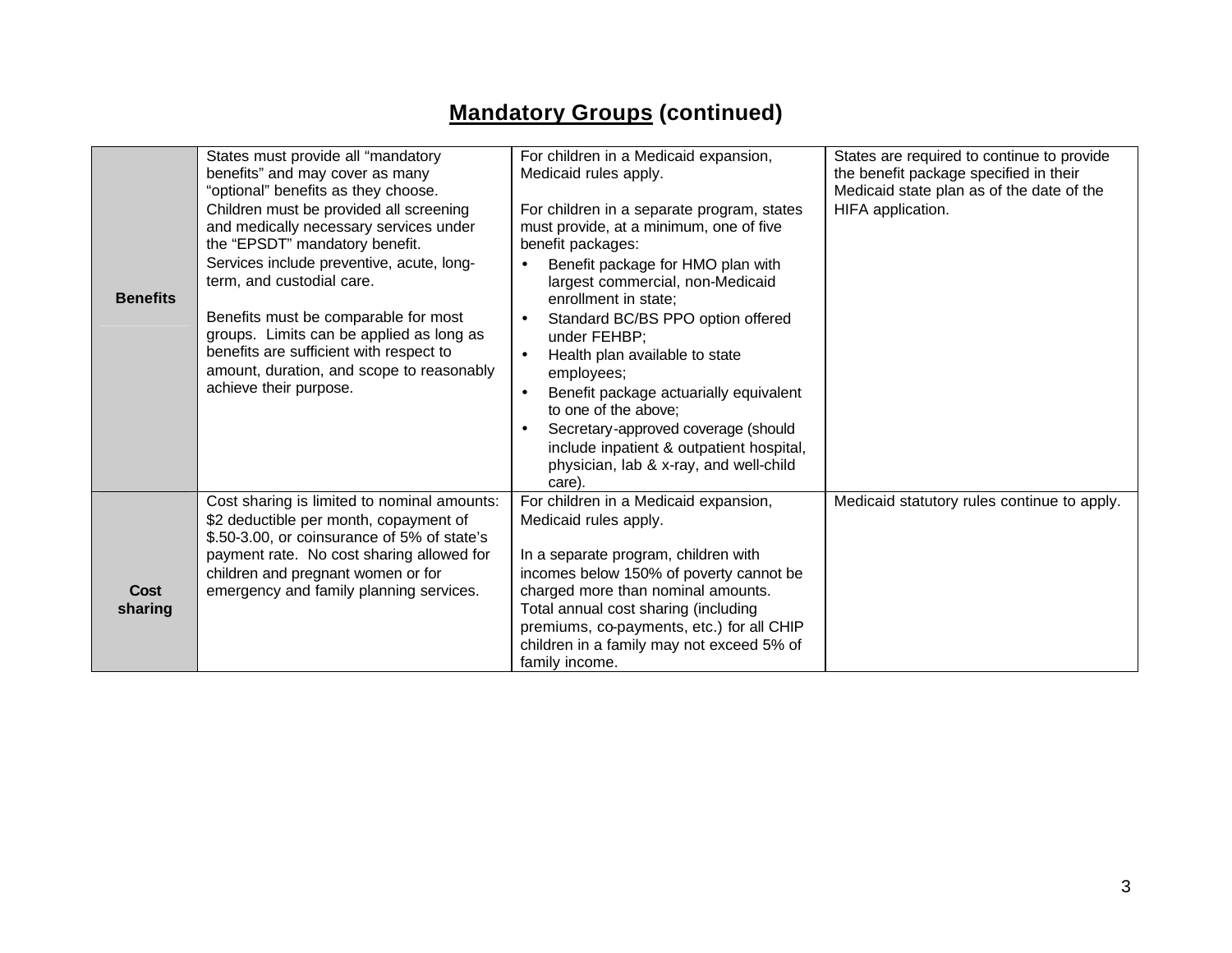## **Mandatory Groups (continued)**

|                                     | For most mandatory groups, states may<br>not charge premiums.                                                                                                                                                                                              | For children in a Medicaid expansion,<br>Medicaid premium rules apply.                                                                                                                                                                                                                                                                                    | Medicaid statutory rules continue to apply.                                                                                                                                                                                                                                                                                                                                                                                                  |
|-------------------------------------|------------------------------------------------------------------------------------------------------------------------------------------------------------------------------------------------------------------------------------------------------------|-----------------------------------------------------------------------------------------------------------------------------------------------------------------------------------------------------------------------------------------------------------------------------------------------------------------------------------------------------------|----------------------------------------------------------------------------------------------------------------------------------------------------------------------------------------------------------------------------------------------------------------------------------------------------------------------------------------------------------------------------------------------------------------------------------------------|
| <b>Premiums</b>                     |                                                                                                                                                                                                                                                            | For children in a separate program, states<br>may charge premiums based on an<br>income-related sliding scale. Total annual<br>cost sharing (including premiums, co-<br>payments, etc.) for all CHIP children in a<br>family may not exceed 5% of family<br>income for the year.                                                                          |                                                                                                                                                                                                                                                                                                                                                                                                                                              |
| <b>Premium</b><br><b>Assistance</b> | States can use Medicaid funds to<br>purchase employer coverage but must<br>assure cost sharing does not exceed<br>Medicaid limits and provide wrap-around<br>benefits if employer plan is more limited<br>than the applicable Medicaid benefit<br>package. | States may use federal CHIP funding to<br>provide premium assistance if it is cost-<br>effective, meaning it does not cost more<br>than if the state had covered the child<br>under its regular CHIP program. Benefits<br>and cost sharing in the private plan must<br>meet CHIP requirements or wrap-around<br>assistance and benefits must be provided. | States are encouraged to use Medicaid<br>and CHIP funding to provide premium<br>assistance to help people purchase private<br>health insurance, and required to at least<br>have a premium assistance study or pilot<br>program. For mandatory groups, Medicaid<br>statutory rules continue to apply. For other<br>groups, states will be allowed more<br>flexibility (not specified) with respect to<br>benefit standards and cost sharing. |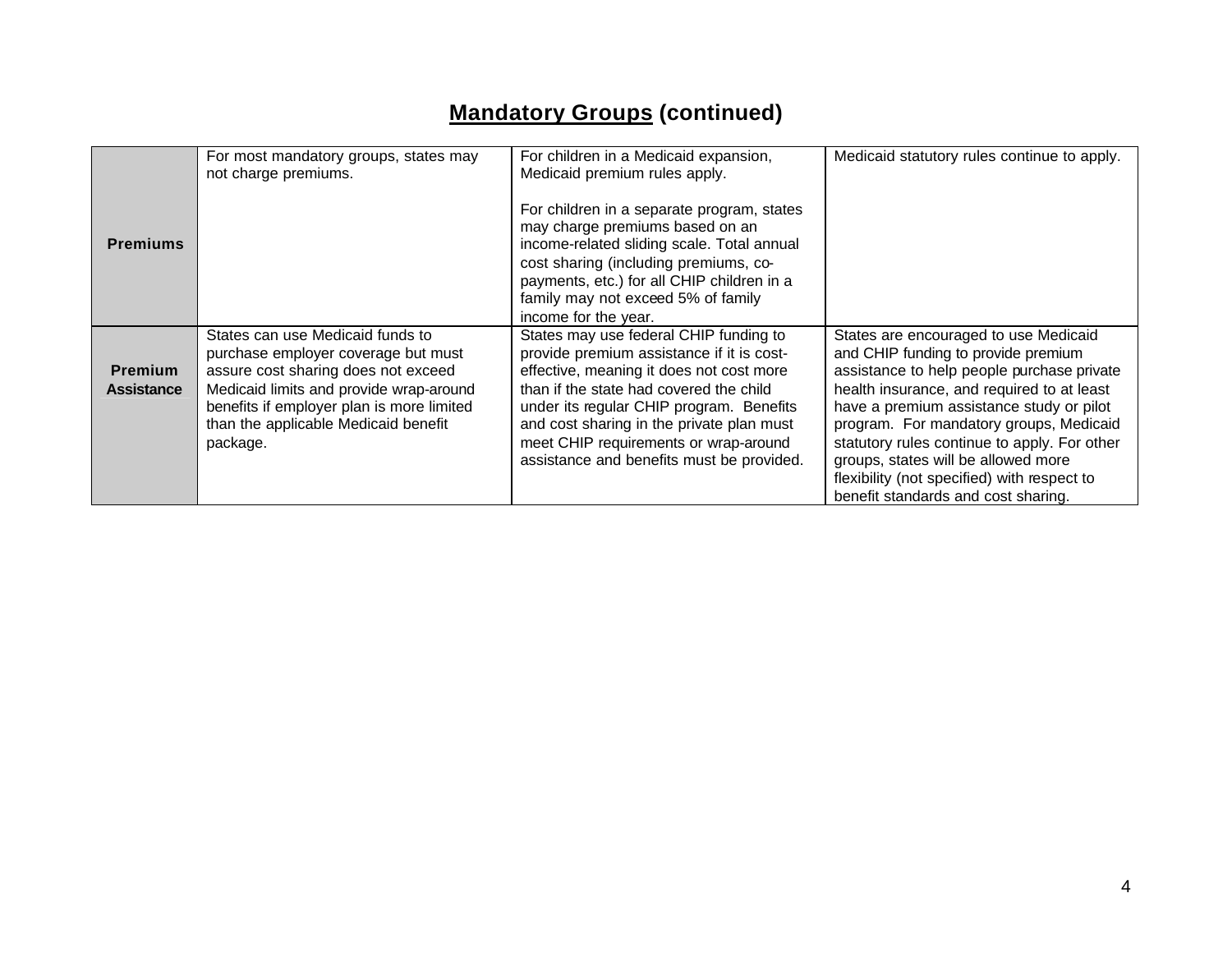## **Optional Groups**

|                          | <b>Medicaid Statute</b>                                                                                                                                                                                                                                                                                                                                                                                                                                                                                           | <b>CHIP Statute</b> | <b>HIFA Waiver Guidelines</b>                                                                                                                                                                                                                                                                                             |
|--------------------------|-------------------------------------------------------------------------------------------------------------------------------------------------------------------------------------------------------------------------------------------------------------------------------------------------------------------------------------------------------------------------------------------------------------------------------------------------------------------------------------------------------------------|---------------------|---------------------------------------------------------------------------------------------------------------------------------------------------------------------------------------------------------------------------------------------------------------------------------------------------------------------------|
| <b>Eligibility</b>       | States may cover any optional group,<br>including:<br>Children above federal income<br>minimums (100% or 133% FPL)<br>Pregnant women above 133% FPL<br>$\bullet$<br>Adults in families with children above<br>$\bullet$<br>federal minimum (on average 41%<br>FPL)<br>Disabled and elderly above SSI<br>$\bullet$<br>income levels<br>Working disabled people<br>$\bullet$<br>Elderly nursing home residents<br>$\bullet$<br>Medically Needy (those with high<br>$\bullet$<br>medical expenses related to income) | N/A                 | States may cover existing as well as new<br>optional groups (non-mandatory groups<br>that can be covered in a state's Medicaid<br>or CHIP programs without waiver authority)<br>under the waiver. There is no upper<br>eligibility level, but states are encouraged<br>to focus efforts to individuals below 200%<br>FPL. |
| <b>Enrollment</b><br>Cap | States must serve all individuals who apply<br>and meet the eligibility rules.                                                                                                                                                                                                                                                                                                                                                                                                                                    | N/A                 | States may be able to impose enrollment<br>caps and waiting lists for optional groups.                                                                                                                                                                                                                                    |
| <b>Benefits</b>          | For most groups, states must provide all<br>"mandatory benefits" and may cover as<br>many "optional" benefits as they choose.<br>Children must be provided all screening<br>and medically necessary services under<br>the "EPSDT" mandatory benefit. Services<br>include preventive, acute, long-term, and<br>custodial care.                                                                                                                                                                                     | N/A                 | States must provide, at a minimum, one of<br>the five benefit packages specified in Title<br>XXI (CHIP) law.                                                                                                                                                                                                              |
|                          | Benefits must be comparable for most<br>groups. Limits can be applied as long as<br>benefits are sufficient with respect to<br>amount, duration, and scope to reasonably<br>achieve their purpose.                                                                                                                                                                                                                                                                                                                |                     |                                                                                                                                                                                                                                                                                                                           |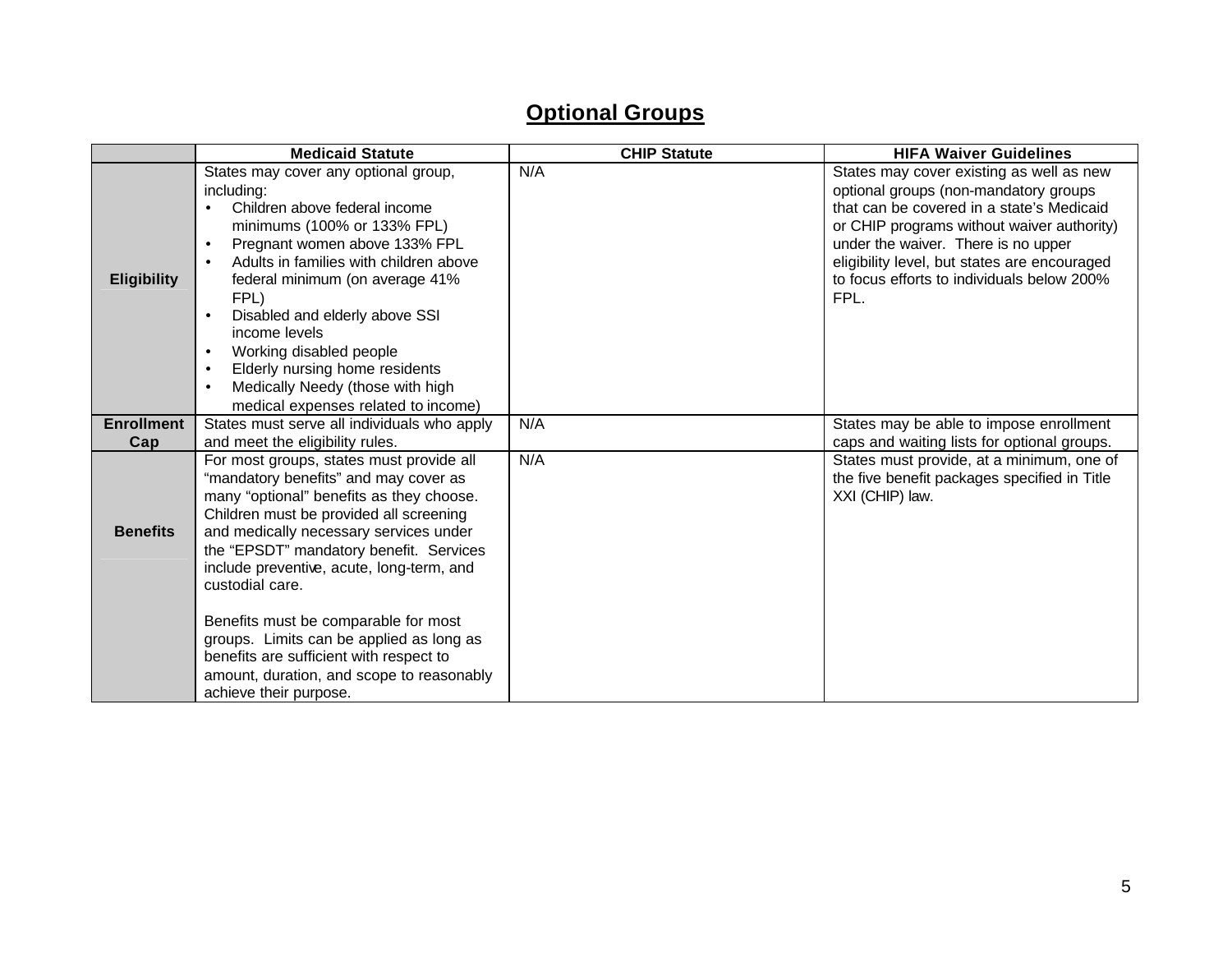## **Optional Groups (continued)**

| <b>Cost</b><br><b>Sharing</b>       | Cost sharing is limited to nominal amounts:<br>\$2 deductible per month, copayment of<br>\$0.50-3.00 or coinsurance of 5% of state's<br>payment rate. States may impose higher<br>cost sharing for the working disabled on a<br>sliding scale based on income. No cost<br>sharing is allowed for children, pregnant<br>women, and elderly nursing home<br>residents or for emergency and family<br>planning services. | N/A | States have broad flexibility to design cost<br>sharing. For children, total costs<br>(excluding premiums for family coverage)<br>cannot exceed 5% of family's income; no<br>limits apply to other groups.                                                                                                                                                                                                                                                                            |
|-------------------------------------|-----------------------------------------------------------------------------------------------------------------------------------------------------------------------------------------------------------------------------------------------------------------------------------------------------------------------------------------------------------------------------------------------------------------------|-----|---------------------------------------------------------------------------------------------------------------------------------------------------------------------------------------------------------------------------------------------------------------------------------------------------------------------------------------------------------------------------------------------------------------------------------------------------------------------------------------|
| <b>Premiums</b>                     | For Medically Needy individuals, states<br>may impose premiums up to \$19 per<br>month, depending on family size and<br>income. For working disabled, states can<br>set premiums on a sliding scale based on<br>income. For other groups, states may not<br>charge premiums.                                                                                                                                          | N/A | States have broad flexibility to charge<br>premiums. For children, total costs of<br>premiums and cost sharing cannot exceed<br>5% of family's income (premiums for family<br>coverage are not subject to the cap). No<br>limits apply to other groups.                                                                                                                                                                                                                               |
| <b>Premium</b><br><b>Assistance</b> | States can use Medicaid funds to purchase<br>employer coverage but must assure cost<br>sharing does not exceed Medicaid limits<br>and provide wrap-around benefits.                                                                                                                                                                                                                                                   | N/A | States are encouraged to use Medicaid<br>and CHIP funding to provide premium<br>assistance to help people purchase private<br>health insurance, and required to at least<br>have a premium assistance study or pilot<br>program. For mandatory groups, Medicaid<br>statutory rules relating to benefits and cost<br>sharing continue to apply. For other<br>groups, states will be allowed more<br>flexibility (not specified) with respect to<br>benefit standards and cost sharing. |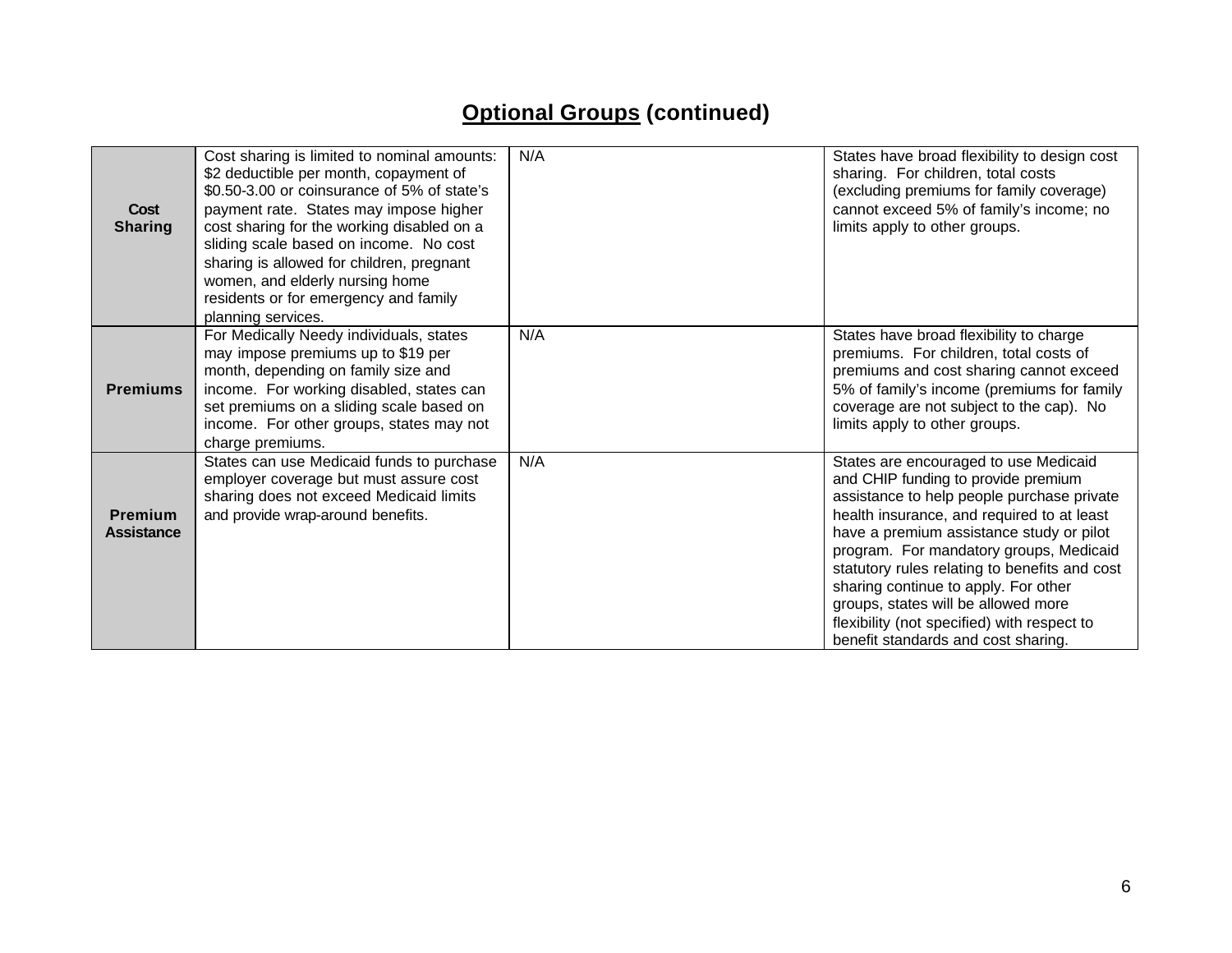## **Expansion Groups**

|                          | <b>Pre-HIFA Medicaid Waiver Policy</b>                                                                                                                                                          | <b>Pre-HIFA CHIP Waiver Policy</b>                                                                                                                                                                                                                                                                                                                                                 | <b>HIFA Waiver Guidelines</b>                                                                                                                                                                                                                                                                                                                                                                                                                                     |
|--------------------------|-------------------------------------------------------------------------------------------------------------------------------------------------------------------------------------------------|------------------------------------------------------------------------------------------------------------------------------------------------------------------------------------------------------------------------------------------------------------------------------------------------------------------------------------------------------------------------------------|-------------------------------------------------------------------------------------------------------------------------------------------------------------------------------------------------------------------------------------------------------------------------------------------------------------------------------------------------------------------------------------------------------------------------------------------------------------------|
| <b>Eligibility</b>       | In the past, states have been granted<br>waivers to cover "expansion" groups.                                                                                                                   | States may seek waivers to use enhanced<br>CHIP matching funds to cover additional<br>children, pregnant women, or parents in<br>Medicaid or CHIP. Parents and pregnant<br>women can only be covered if children are<br>covered at least up to 200% FPL and state<br>adopts measures to promote enrollment of<br>children. CHIP funds cannot be used to<br>cover childless adults. | States may cover individuals who are<br>excluded from Medicaid or CHIP eligibility<br>categories and can only be covered under<br>Section 1115 waiver authority. For<br>Medicaid, this group includes childless<br>adults at any income level; for separate<br>CHIP, it includes all groups other than<br>"targeted low-income" children. There is<br>no upper eligibility level, but states are<br>encouraged to focus efforts on individuals<br>below 200% FPL. |
| <b>Enrollment</b><br>Cap | States have generally not been permitted<br>to cap enrollment. TN's enrollment cap<br>applies to a limited group of individuals<br>who could not have otherwise been<br>covered under Medicaid. | Enrollment caps in CHIP-funded Medicaid<br>expansions are not addressed by pre-<br>HIFA waiver policy.<br>For children in separate programs, states<br>may impose enrollment caps and waiting<br>lists without a waiver.                                                                                                                                                           | States may be able to impose enrollment<br>caps and waiting lists for expansion<br>groups.                                                                                                                                                                                                                                                                                                                                                                        |
| <b>Benefits</b>          | In general, the Medicaid benefits package<br>and rules on the scope of benefits apply,<br>unless a specific mandatory benefit is<br>waived. Benefit waivers have been<br>granted.               | In general, CHIP rules apply, unless a<br>specific rule is waived.                                                                                                                                                                                                                                                                                                                 | States can limit coverage to basic primary<br>care services (must include physician<br>services; otherwise not defined).                                                                                                                                                                                                                                                                                                                                          |
| Cost<br>sharing          | In general, Medicaid cost sharing rules<br>apply, unless a specific cost sharing<br>waiver is granted. Cost sharing waivers<br>have been granted.                                               | In general, CHIP cost sharing rules apply,<br>unless a specific waiver is granted.                                                                                                                                                                                                                                                                                                 | States have broad flexibility to design cost<br>sharing.                                                                                                                                                                                                                                                                                                                                                                                                          |
| <b>Premiums</b>          | In general, Medicaid premium rules apply,<br>unless a specific waiver is granted.<br>Premiums have been allowed by waiver.                                                                      | In general, CHIP premium rules apply,<br>unless a specific waiver is granted.                                                                                                                                                                                                                                                                                                      | States have broad flexibility to charge<br>premiums.                                                                                                                                                                                                                                                                                                                                                                                                              |